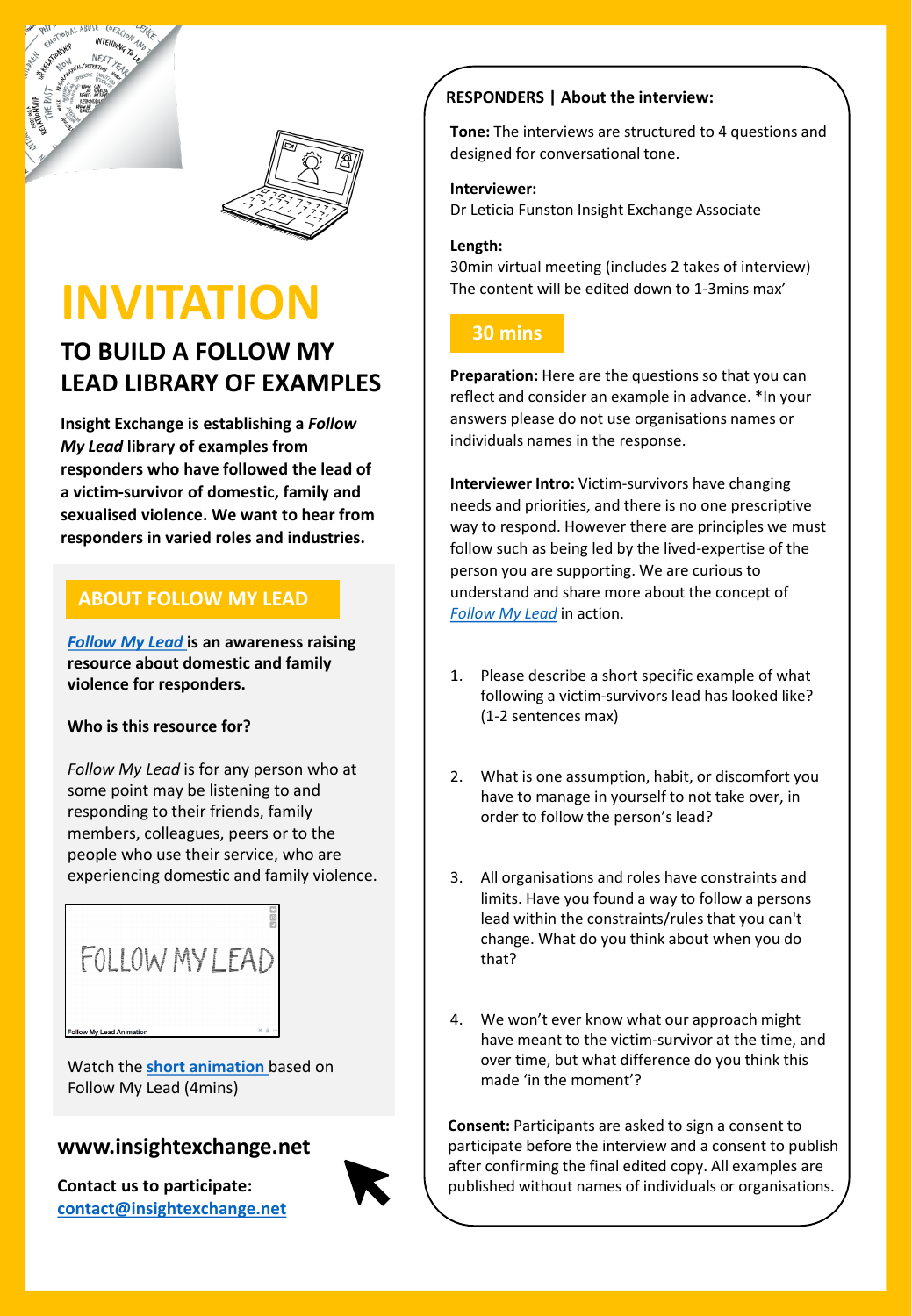#### **INSIGHT EXCHANGE**



# **CONSENT TO PARTICIPATE**

# **Sharing a de-identified example into the Follow My Lead library**

## **Declaration by Follow My Lead Library participant**

I have read the invitation that explains the project and the details of the I project explained to me in a language that I understand. My questions have been answered to my satisfaction, and I understand that I may ask further questions at any time.

I understand and agree to the terms and conditions of participation listed.

| <b>Participant Name (printed):</b> |
|------------------------------------|
|                                    |
|                                    |
|                                    |
| <b>Participant Signature:</b>      |
|                                    |
|                                    |
|                                    |
| Date:                              |
|                                    |
|                                    |
|                                    |

#### **Terms and conditions**

Insight Exchange has been established, developed and is governed by Domestic Violence Service Management (DVSM) a registered charity (ABN 26 165 400 635).

By participating in Insight Exchange *Follow My Lead* Library, I understand that:

- My interview will be audio recorded.
- The audio recording will be edited for publishing.
- My identity and the identity of all individuals and organisations in the example of my experiences will be removed.
- All intellectual property remains the property of Insight Exchange
- My example will be used to strengthen individual, community and organisational responses to domestic, family and sexualised violence.
- I may revoke my consent at any time before publication. However, I understand that after publication I am not able to withdraw my consent.
- While consent to publish cannot be revoked, I am able to request that Insight Exchange (as publisher) does not make further use of my contribution in future publications. I understand that all existing publications used by Insight Exchange and by third parties will not be recalled.
- If I consent to having my example published, I will not have any control of how the example might be used by third parties who access Insight Exchange.
- If I publicly self-identify as the person in the example, Insight Exchange may choose to remove the example from its websites and any other publications.
- Insight Exchange interviewers are mandatory reporter's in relation to the safety and protection of children and risk of significant harm to self and others. In such circumstances mandatory reporting requirements override privacy and consent considerations. Whenever possible Insight Exchange interviewers will make steps to notify me if a report has been or will be made.
- Insight Exchange reserves the right to not use my example, or to use my example in part or in full to meet the objectives of the project.

I understand that I have the right to:

- Decline to answer any particular question asked during the interview process.
- Ask for the recorder to be turned off at any time during an interview.
- Withdraw from participating at any time.
- Ask any questions or provide feedback about any aspect about the Insight Exchange process.
- Participate in a safe and ethical process.
- Revoke my consent at any time before publication.
- Have my privacy and confidentiality respected.

Consent to publish and original copy destroyed

• I understand that at the I will be asked to consent approval of the edited version before the final file is published, and that after consenting to publishing the original audio file will be destroyed.